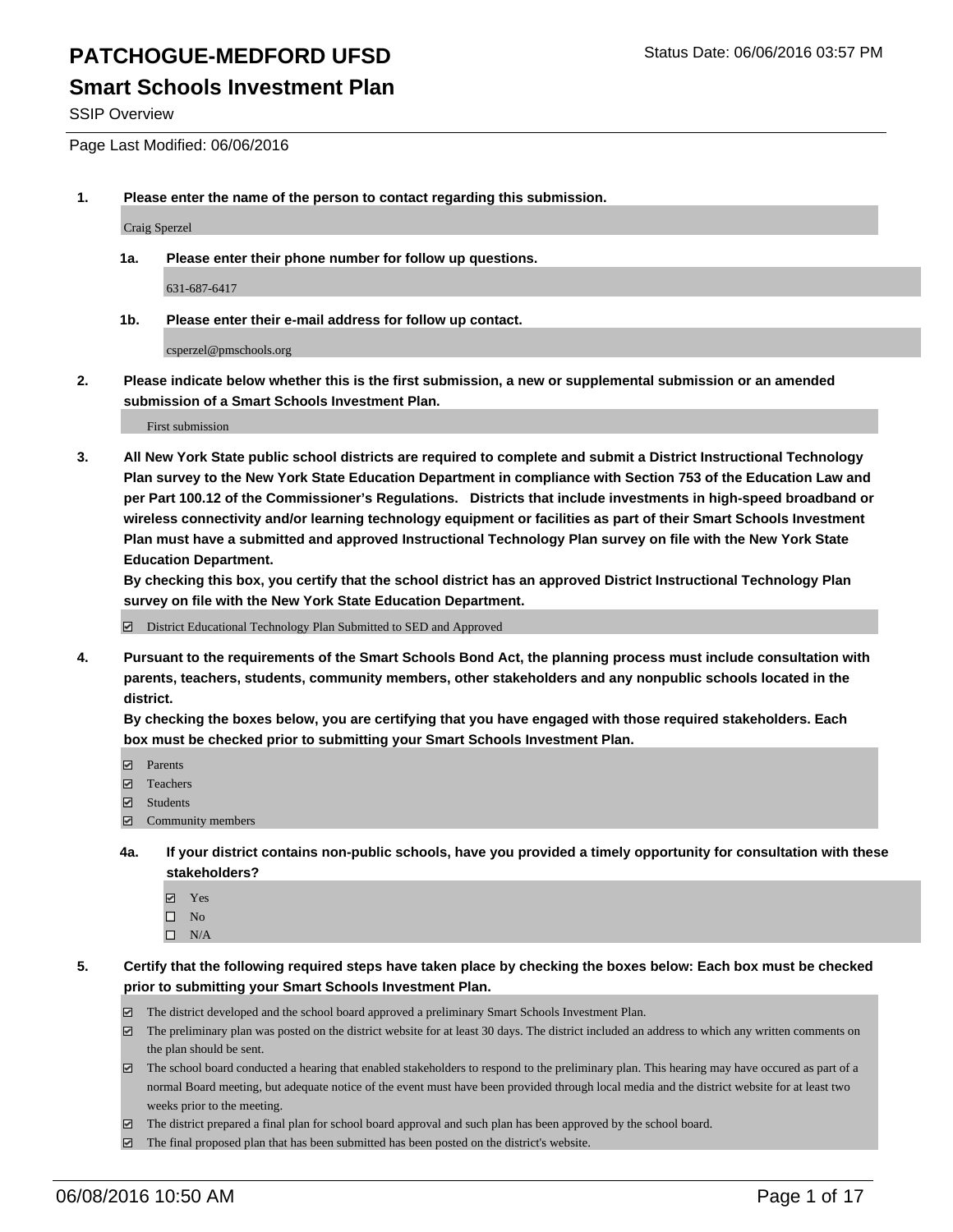## **Smart Schools Investment Plan**

SSIP Overview

Page Last Modified: 06/06/2016

**5a. Please upload the proposed Smart Schools Investment Plan (SSIP) that was posted on the district's website. Note that this should be different than your recently submitted Educational Technology Survey. The Final SSIP, as approved by the School Board, should also be posted on the website and remain there during the course of the projects contained therein.**

SSIP PMSD - Final Plan - 1st Submission - January 2016.pdf

**6. Please enter an estimate of the total number of students and staff that will benefit from this Smart Schools Investment Plan based on the cumulative projects submitted to date.**

8,453

**7. An LEA/School District may partner with one or more other LEA/School Districts to form a consortium to pool Smart Schools Bond Act funds for a project that meets all other Smart School Bond Act requirements. Each school district participating in the consortium will need to file an approved Smart Schools Investment Plan for the project and submit a signed Memorandum of Understanding that sets forth the details of the consortium including the roles of each respective district.**

 $\Box$  The district plans to participate in a consortium to partner with other school district(s) to implement a Smart Schools project.

**8. Please enter the name and 6-digit SED Code for each LEA/School District participating in the Consortium.**

| <b>Partner LEA/District</b> | ISED BEDS Code |
|-----------------------------|----------------|
| (No Response)               | (No Response)  |

**9. Please upload a signed Memorandum of Understanding with all of the participating Consortium partners.**

(No Response)

**10. Your district's Smart Schools Bond Act Allocation is:**

\$6,047,604

**11. Enter the budget sub-allocations by category that you are submitting for approval at this time. If you are not budgeting SSBA funds for a category, please enter 0 (zero.) If the value entered is \$0, you will not be required to complete that survey question.**

|                                       | Sub-         |
|---------------------------------------|--------------|
|                                       | Allocations  |
| <b>School Connectivity</b>            | 373,942      |
| Connectivity Projects for Communities | 0            |
| <b>Classroom Technology</b>           | 1,666,800    |
| Pre-Kindergarten Classrooms           |              |
| Replace Transportable Classrooms      | O            |
| High-Tech Security Features           |              |
| Totals:                               | 2,040,742.00 |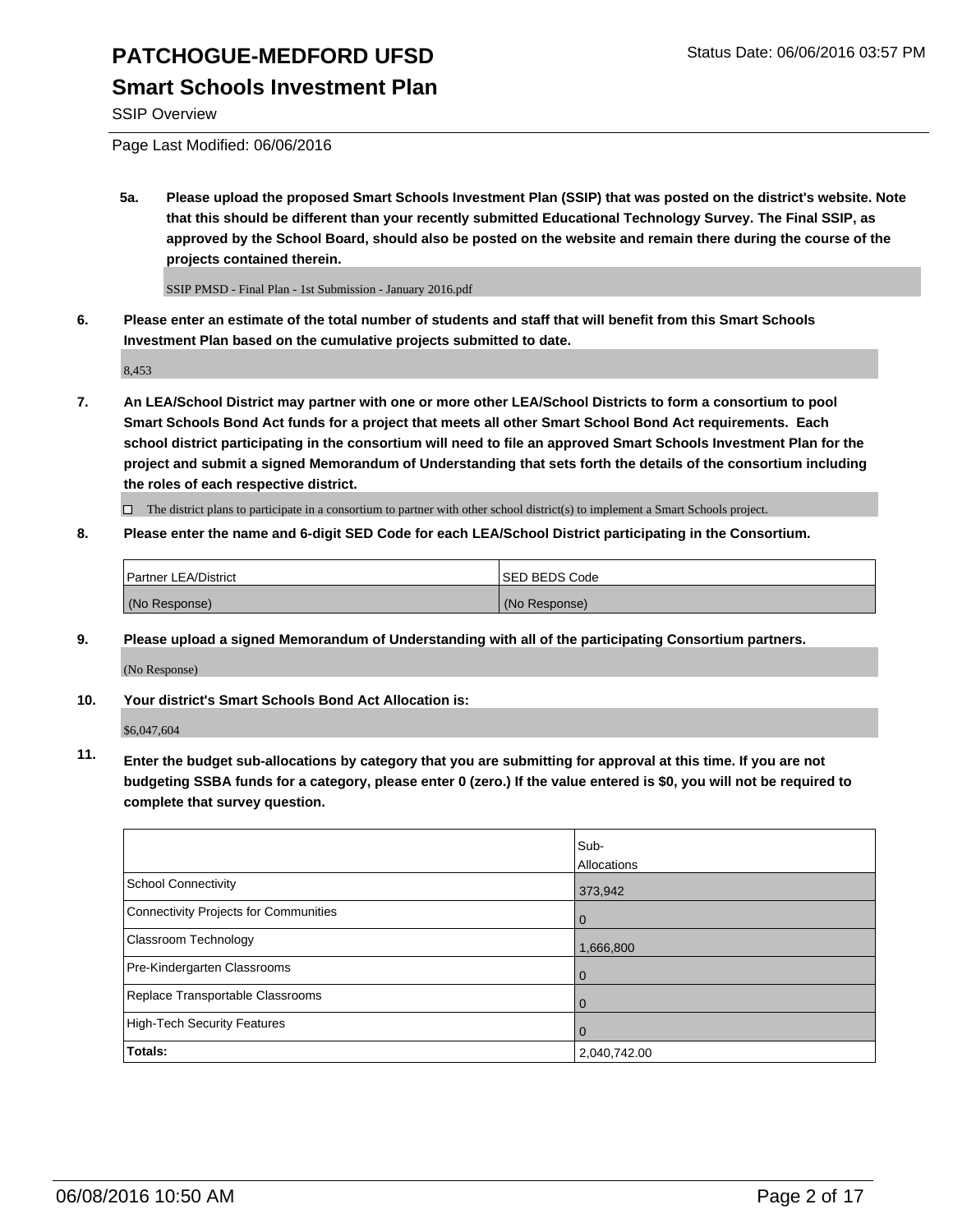School Connectivity

Page Last Modified: 06/01/2016

- **1. In order for students and faculty to receive the maximum benefit from the technology made available under the Smart Schools Bond Act, their school buildings must possess sufficient connectivity infrastructure to ensure that devices can be used during the school day. Smart Schools Investment Plans must demonstrate that:**
	- **sufficient infrastructure that meets the Federal Communications Commission's 100 Mbps per 1,000 students standard currently exists in the buildings where new devices will be deployed, or**
	- **is a planned use of a portion of Smart Schools Bond Act funds, or**
	- **is under development through another funding source.**

**Smart Schools Bond Act funds used for technology infrastructure or classroom technology investments must increase the number of school buildings that meet or exceed the minimum speed standard of 100 Mbps per 1,000 students and staff within 12 months. This standard may be met on either a contracted 24/7 firm service or a "burstable" capability. If the standard is met under the burstable criteria, it must be:**

**1. Specifically codified in a service contract with a provider, and**

**2. Guaranteed to be available to all students and devices as needed, particularly during periods of high demand, such as computer-based testing (CBT) periods.**

**Please describe how your district already meets or is planning to meet this standard within 12 months of plan submission.**

In the summer of 2015, the Patchogue-Medford School District increased the Internet bandwidth from 150 Mbps, to 400 Mbps. The bandwidth upgrade has substantially improved performance in use of web based technologies that are currently utilized in the district. The district has recently upgraded Internet Bandwidth and Connectivity to meet the requirements of 800Mbps, which has been activated since early February 2016.

#### **1a. If a district believes that it will be impossible to meet this standard within 12 months, it may apply for a waiver of this requirement, as described on the Smart Schools website. The waiver must be filed and approved by SED prior to submitting this survey.**

 $\Box$  By checking this box, you are certifying that the school district has an approved waiver of this requirement on file with the New York State Education Department.

### **2. Connectivity Speed Calculator (Required)**

|                  | l Number of<br>Students | Multiply by<br>100 Kbps | Divide by 1000 Current Speed<br>to Convert to<br>Required<br>Speed in Mb | lin Mb | <b>Expected</b><br>Speed to be<br>Attained Within Required<br>12 Months | Expected Date<br>When<br>Speed Will be |
|------------------|-------------------------|-------------------------|--------------------------------------------------------------------------|--------|-------------------------------------------------------------------------|----------------------------------------|
|                  |                         |                         |                                                                          |        |                                                                         | l Met                                  |
| Calculated Speed | 7,803                   | 780.300                 | 780.3                                                                    | 800    | 800                                                                     | currently met                          |

#### **3. Briefly describe how you intend to use Smart Schools Bond Act funds for high-speed broadband and/or wireless connectivity projects in school buildings.**

As part of the first submission of the Smart Schools Investment Plan, the district plans to utilize funds for the upgrade of network infrastructure equipment at the Patchogue-Medford High School. The upgrade of network switches across all data closets will provide improved data communications within the High School network, thus improving the performance of server and cloud based instructional software and device functionality.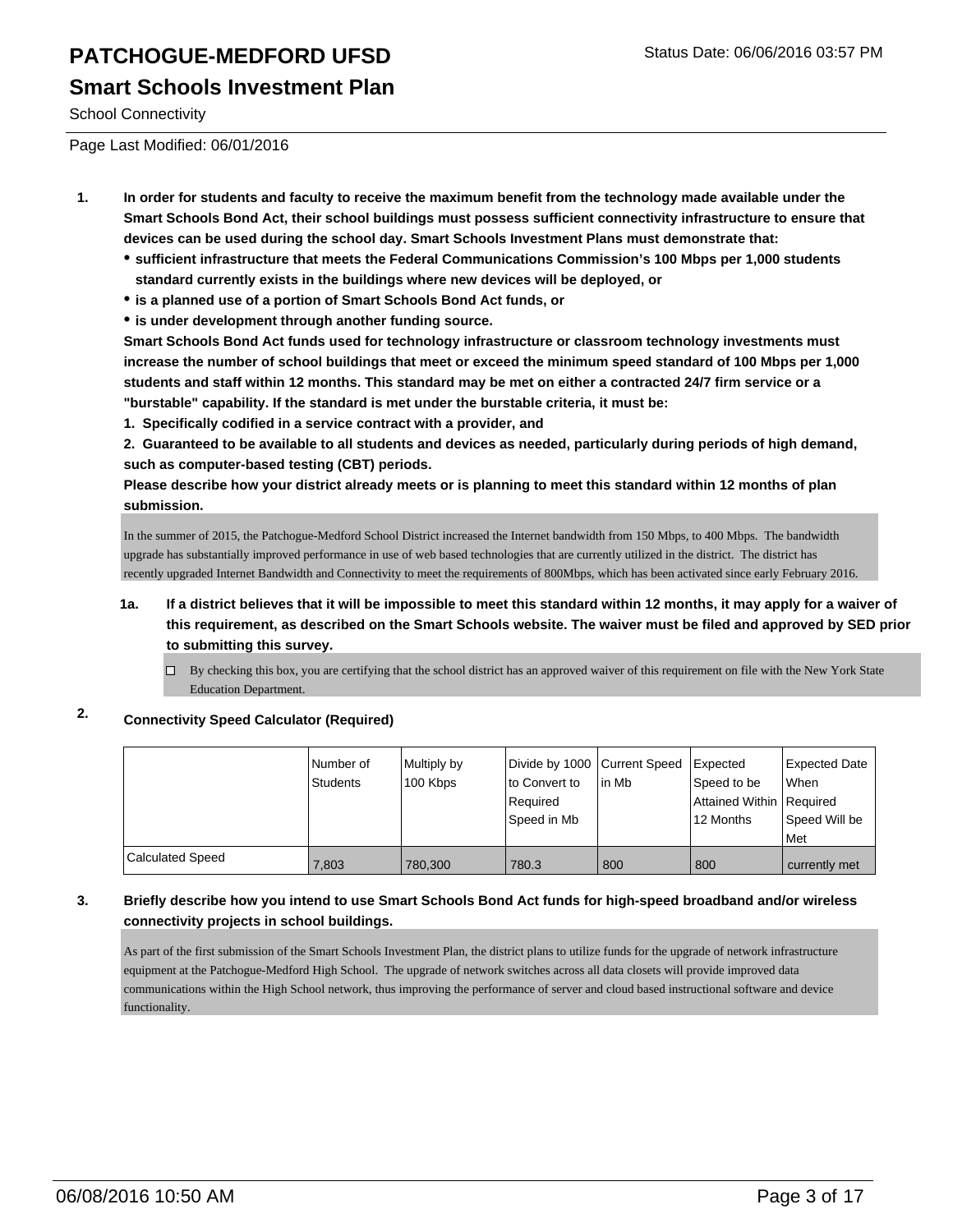### **Smart Schools Investment Plan**

School Connectivity

Page Last Modified: 06/01/2016

**4. Briefly describe the linkage between the district's District Instructional Technology Plan and the proposed projects. (There should be a link between your response to this question and your response to Question 1 in Part E. Curriculum and Instruction "What are the district's plans to use digital connectivity and technology to improve teaching and learning?)**

The Patchogue-Medford School District is focused on providing an expansive range of instructional technology devices and equipment that foster a content rich learning environment for our diverse student population. Improving student accessibility to instructional technologies is paramount and improving our network infrastructure will provide the opportunity for students to access various server and web based instructional applications that will be made accessible by the devices that are available in our classrooms, computer labs and libraries.

 The district offers a wide range of instructional software that focus on digital literacy, reading, writing, digital assessment components, test preparation, as well as additional software to compliment other content areas. We continue to evaluate our software needs to ensure accessibility from both school and at home, and also to further support the growing linguistic needs and academic diversity. It is important that we continue to expand and upgrade our network infrastructure to accommodate the growing demands of the district's software applications, while maximizing the productivity of classroom and computer lab devices.

**5. If the district wishes to have students and staff access the Internet from wireless devices within the school building, or in close proximity to it, it must first ensure that it has a robust Wi-Fi network in place that has sufficient bandwidth to meet user demand.**

#### **Please describe how you have quantified this demand and how you plan to meet this demand.**

In recent years, the Patchogue-Medford School District has implemented a robust Cisco wireless infrastructure, comprised of dual Cisco 5500 Controllers and two hundred and fifty 802.11n Access Points, equally distributing wireless coverage across 11 school buildings. The current solution has provided adequate wireless coverage and connectivity of staff, teacher, student laptops and other wireless devices throughout the district. It is the intention of the District for the current school year, to purchase additional wireless access points to provide increased coverage and throughput to the Library Media Centers. This will allow for the re-purposing of existing library Wireless Access Points to improve coverage in areas that have been identified with low wireless signals.

**6. As indicated on Page 5 of the guidance, the Office of Facilities Planning will have to conduct a preliminary review of all capital projects, including connectivity projects.**

| Project Number        |  |
|-----------------------|--|
| 58-02-24-03-0-015-SB1 |  |
| (No Response)         |  |

**7. Certain high-tech security and connectivity infrastructure projects may be eligible for an expedited review process as determined by the Office of Facilities Planning.**

**Was your project deemed eligible for streamlined review?**

Yes

**7a. Districts that choose the Streamlined Review Process will be required to certify that they have reviewed all installations with their licensed architect or engineer of record and provide that person's name and license number.**

**The licensed professional must review the products and proposed method of installation prior to implementation and review the work during and after completion in order to affirm that the work was code-compliant, if requested.**

 $\Box$  I certify that I have reviewed all installations with a licensed architect or engineer of record.

**8. Include the name and license number of the architect or engineer of record.**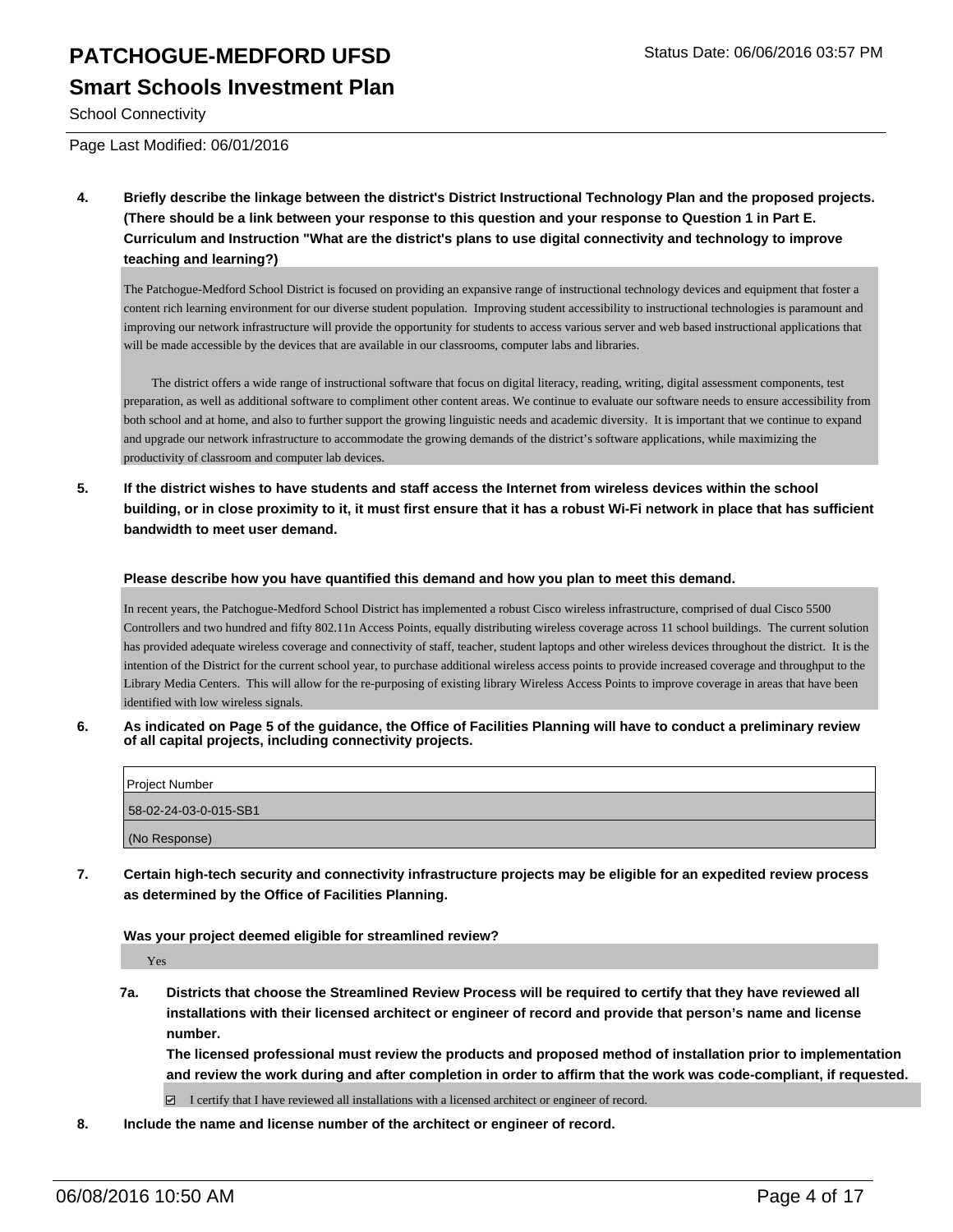School Connectivity

Page Last Modified: 06/01/2016

| Name                  | License Number |
|-----------------------|----------------|
| Roger P. Smith, A.I.A | 165141         |
| (No Response)         | (No Response)  |

**9. If you are submitting an allocation for School Connectivity complete this table. Note that the calculated Total at the bottom of the table must equal the Total allocation for this category that you entered in the SSIP Overview overall budget.** 

|                                            | Sub-<br>Allocation |
|--------------------------------------------|--------------------|
| Network/Access Costs                       | $\mathbf 0$        |
| <b>Outside Plant Costs</b>                 | $\bf{0}$           |
| School Internal Connections and Components | 301,992            |
| Professional Services                      | 49,950             |
| Testing                                    | 0                  |
| <b>Other Upfront Costs</b>                 | 0                  |
| <b>Other Costs</b>                         | 22,000             |
| Totals:                                    | 373,942.00         |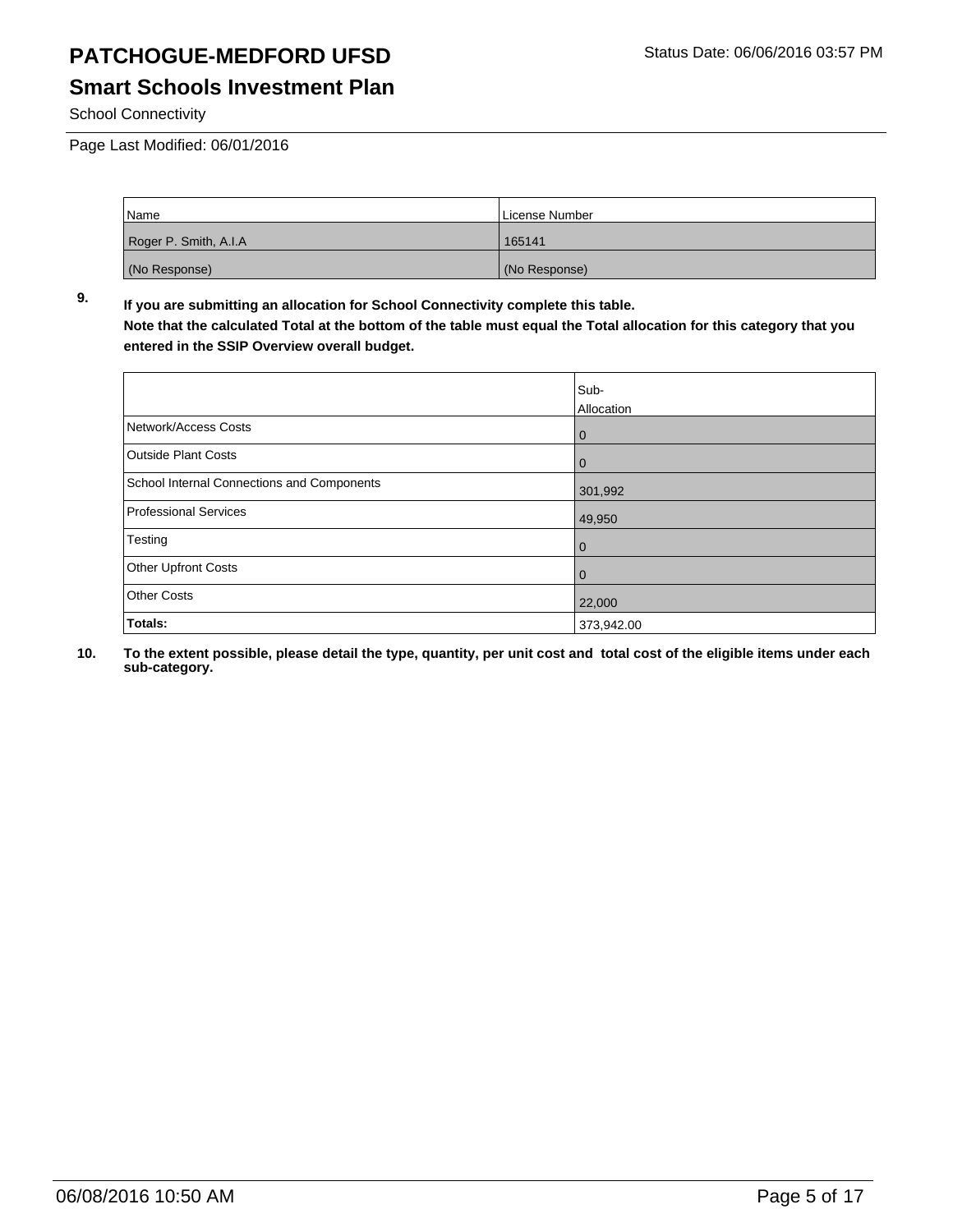# **Smart Schools Investment Plan**

School Connectivity

Page Last Modified: 06/01/2016

| Select the allowable expenditure<br>type.<br>Repeat to add another item under<br>each type. | Item to be purchased                                                              | Quantity       | Cost per Item | <b>Total Cost</b> |
|---------------------------------------------------------------------------------------------|-----------------------------------------------------------------------------------|----------------|---------------|-------------------|
| <b>Connections/Components</b>                                                               | APC 2-Post Mounting Kit                                                           | 12             | 149           | 1,788             |
| <b>Connections/Components</b>                                                               | Catalyst 2960-X FlexStack Plus<br><b>Stacking Module</b>                          | 48             | 657           | 31,548            |
| <b>Connections/Components</b>                                                               | Cisco Catalyst 3650 Stack Module                                                  | 2              | 907           | 1,815             |
| <b>Connections/Components</b>                                                               | Catalyst 6800 32 Port 10GE with<br>integrated dual DFc4                           | $\mathbf{1}$   | 19,250        | 19,250            |
| <b>Connections/Components</b>                                                               | Tripp Lite Fiber Optic Mode<br>Conditioning Patch Cable - (SC/LC),<br>$1M(3-ft.)$ | 42             | 65            | 2,730             |
| <b>Professional Services</b>                                                                | Enterprise Network Consultant (per<br>hour)                                       | 270            | 185           | 49,950            |
| <b>Connections/Components</b>                                                               | 250W AC Config 2 Secondary Power<br>Supply                                        | $\overline{2}$ | 247           | 495               |
| <b>Connections/Components</b>                                                               | 10GBASE-LRM SFP Module                                                            | 42             | 547           | 22,984            |
| <b>Connections/Components</b>                                                               | 10GBASE-CU SFP+ Cable 5 Meter                                                     | 6              | 82            | 495               |
| <b>Connections/Components</b>                                                               | APC Smart-UPS 1000VA LCD RM 2U<br><b>120V</b>                                     | 12             | 525           | 6,300             |
| <b>Connections/Components</b>                                                               | Catalyst 2960-X 48 GigE PoE 740W, 2<br>x 10G SFP+, LAN Base                       | 22             | 4,397         | 96,739            |
| <b>Connections/Components</b>                                                               | Catalyst 2960-X 48 GigE PoE 740W, 4<br>x 1G SFP, LAN Base                         | 26             | 3,627         | 94,308            |
| <b>Connections/Components</b>                                                               | Cisco Catalyst 3650 48 Port Data<br>2x10G Uplink IP Services                      | $\overline{2}$ | 9,020         | 18,040            |
| <b>Connections/Components</b>                                                               | Cat6500 6000W AC Power Supply                                                     | $\overline{2}$ | 2,750         | 5,500             |
| <b>Other Costs</b>                                                                          | Associated Architect fees and project<br>contingency costs                        | (No Response)  | (No Response) | 22,000            |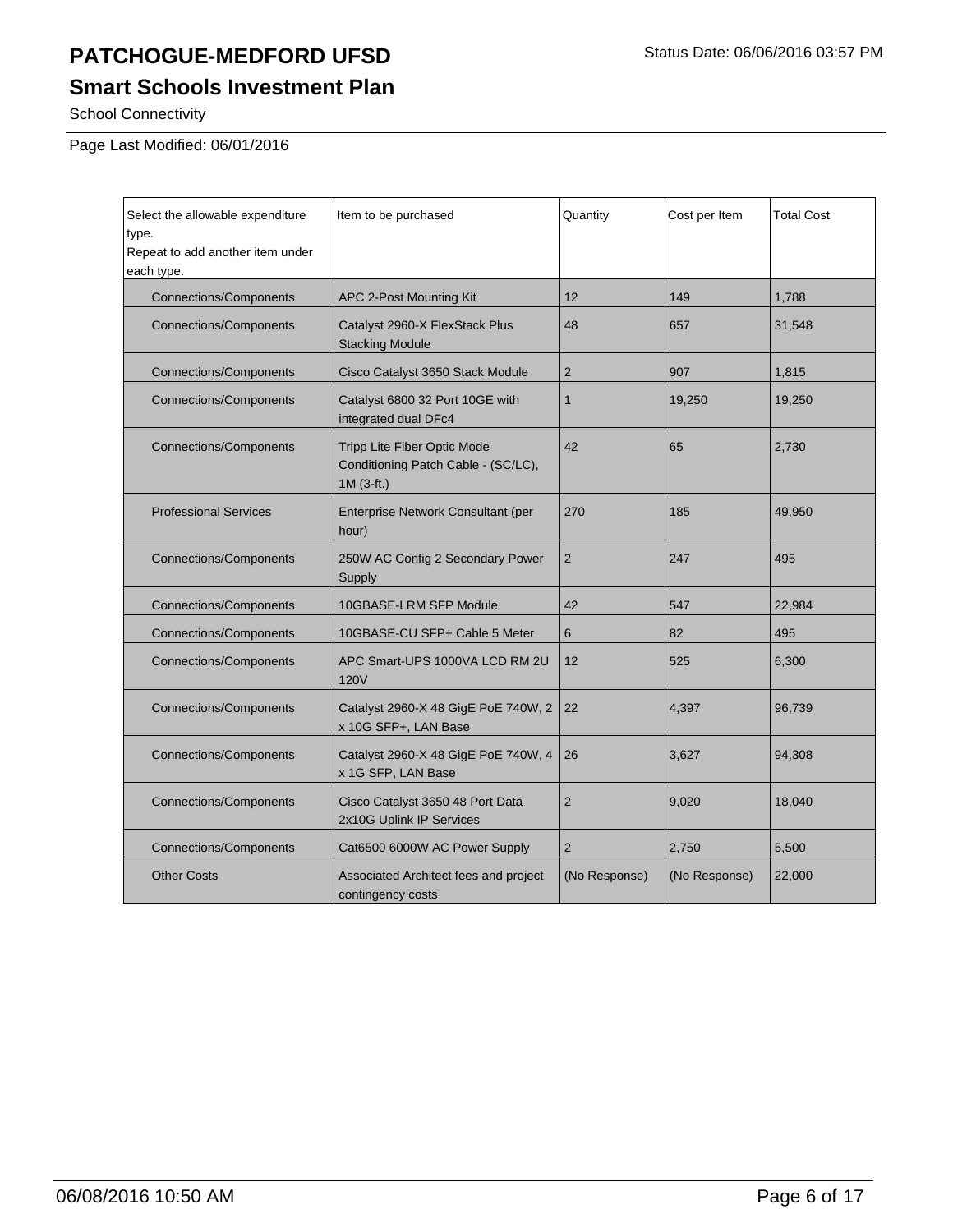### **Smart Schools Investment Plan**

Community Connectivity (Broadband and Wireless)

Page Last Modified: 02/08/2016

**1. Briefly describe how you intend to use Smart Schools Bond Act funds for high-speed broadband and/or wireless connectivity projects in the community.**

(No Response)

**2. Please describe how the proposed project(s) will promote student achievement and increase student and/or staff access to the Internet in a manner that enhances student learning and/or instruction outside of the school day and/or school building.**

(No Response)

**3. Community connectivity projects must comply with all the necessary local building codes and regulations (building and related permits are not required prior to plan submission).**

 $\Box$  I certify that we will comply with all the necessary local building codes and regulations.

**4. Please describe the physical location of the proposed investment.**

(No Response)

**5. Please provide the initial list of partners participating in the Community Connectivity Broadband Project, along with their Federal Tax Identification (Employer Identification) number.**

| Project Partners | I Federal ID # |
|------------------|----------------|
| (No Response)    | (No Response)  |

**6. If you are submitting an allocation for Community Connectivity, complete this table.**

**Note that the calculated Total at the bottom of the table must equal the Total allocation for this category that you entered in the SSIP Overview overall budget.**

|                             | Sub-Allocation |
|-----------------------------|----------------|
| Network/Access Costs        | (No Response)  |
| Outside Plant Costs         | (No Response)  |
| <b>Tower Costs</b>          | (No Response)  |
| Customer Premises Equipment | (No Response)  |
| Professional Services       | (No Response)  |
| Testing                     | (No Response)  |
| Other Upfront Costs         | (No Response)  |
| Other Costs                 | (No Response)  |
| Totals:                     |                |

| Select the allowable expenditure | Item to be purchased | Quantity      | Cost per Item | <b>Total Cost</b> |
|----------------------------------|----------------------|---------------|---------------|-------------------|
| type.                            |                      |               |               |                   |
| Repeat to add another item under |                      |               |               |                   |
| each type.                       |                      |               |               |                   |
| (No Response)                    | (No Response)        | (No Response) | (No Response) | (No Response)     |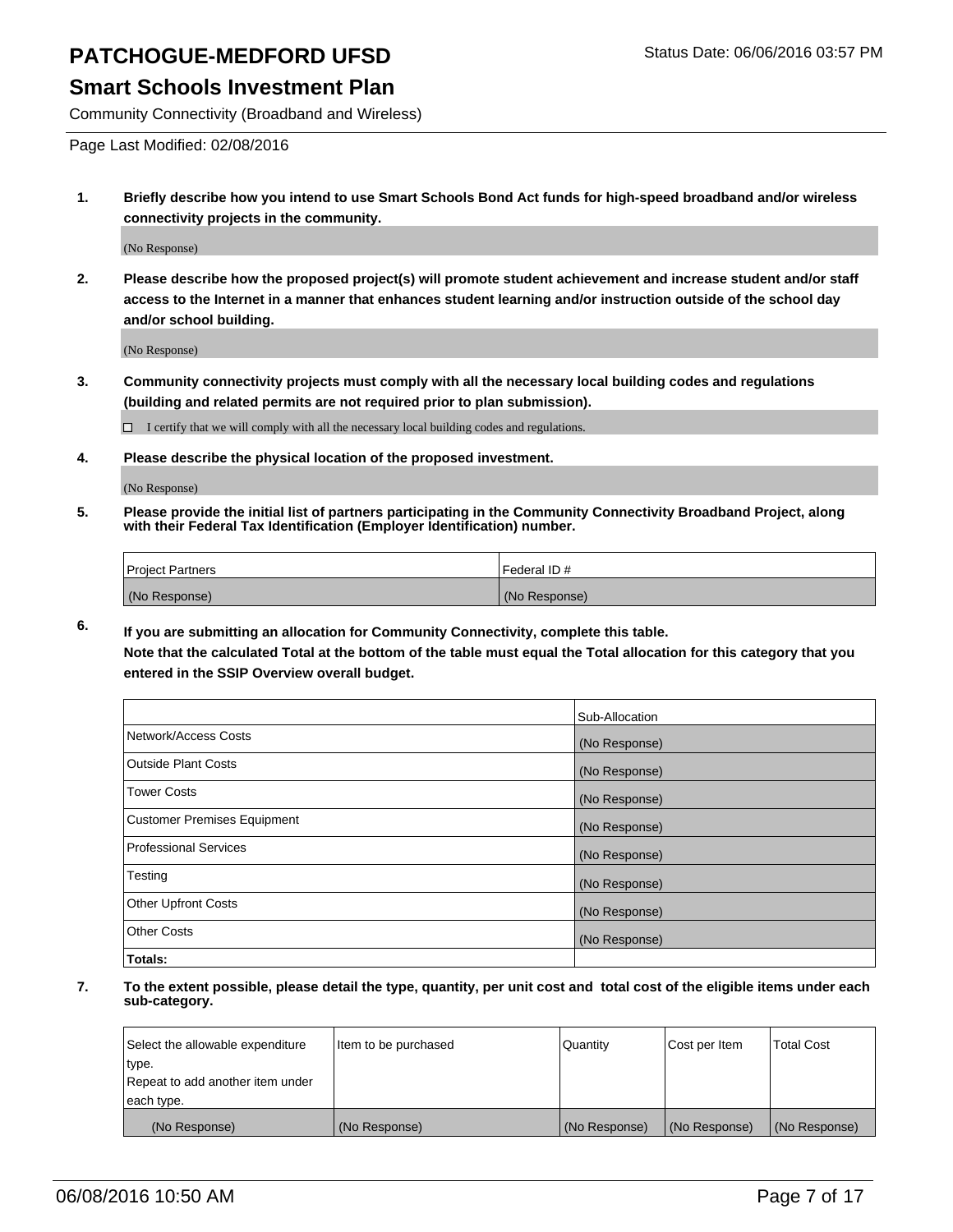### **Smart Schools Investment Plan**

Classroom Learning Technology

Page Last Modified: 06/02/2016

**1. In order for students and faculty to receive the maximum benefit from the technology made available under the Smart Schools Bond Act, their school buildings must possess sufficient connectivity infrastructure to ensure that devices can be used during the school day. Smart Schools Investment Plans must demonstrate that sufficient infrastructure that meets the Federal Communications Commission's 100 Mbps per 1,000 students standard currently exists in the buildings where new devices will be deployed, or is a planned use of a portion of Smart Schools Bond Act funds, or is under development through another funding source.**

**Smart Schools Bond Act funds used for technology infrastructure or classroom technology investments must increase the number of school buildings that meet or exceed the minimum speed standard of 100 Mbps per 1,000 students and staff within 12 months. This standard may be met on either a contracted 24/7 firm service or a "burstable" capability. If the standard is met under the burstable criteria, it must be:**

**1. Specifically codified in a service contract with a provider, and**

**2. Guaranteed to be available to all students and devices as needed, particularly during periods of high demand, such as computer-based testing (CBT) periods.**

**Please describe how your district already meets or is planning to meet this standard within 12 months of plan submission.**

In the summer of 2015, the Patchogue-Medford School District increased the Internet bandwidth from 150 Mbps, to 400 Mbps. The bandwidth upgrade has substantially improved performance in use of web based technologies that are currently utilized in the district. The district has recently upgraded Internet Bandwidth and Connectivity to meet the requirements of 800Mbps, which has been activated since early February 2016.

- **1a. If a district believes that it will be impossible to meet this standard within 12 months, it may apply for a waiver of this requirement, as described on the Smart Schools website. The waiver must be filed and approved by SED prior to submitting this survey.**
	- $\Box$  By checking this box, you are certifying that the school district has an approved waiver of this requirement on file with the New York State Education Department.

### **2. Connectivity Speed Calculator (Required)**

|                         | Number of<br><b>Students</b> | Multiply by<br>100 Kbps | Divide by 1000 Current Speed<br>Ito Convert to<br>l Reauired<br> Speed in Mb | l in Mb | <b>Expected</b><br>Speed to be<br>Attained Within   Required<br>12 Months | Expected Date<br><b>When</b><br>Speed Will be |
|-------------------------|------------------------------|-------------------------|------------------------------------------------------------------------------|---------|---------------------------------------------------------------------------|-----------------------------------------------|
|                         |                              |                         |                                                                              |         |                                                                           | l Met                                         |
| <b>Calculated Speed</b> | 7.803                        | 780.300                 | 780.3                                                                        | 800     | 800                                                                       | Currently met                                 |

#### **3. If the district wishes to have students and staff access the Internet from wireless devices within the school building, or in close proximity to it, it must first ensure that it has a robust Wi-Fi network in place that has sufficient bandwidth to meet user demand.**

#### **Please describe how you have quantified this demand and how you plan to meet this demand.**

In recent years, the Patchogue-Medford School District has implemented a robust Cisco wireless infrastructure, comprised of dual Cisco 5500 Controllers and two hundred and fifty 802.11n Access Points, equally distributing wireless coverage across 11 school buildings. The current solution has provided adequate wireless coverage and connectivity of staff, teacher, student laptops and other wireless devices throughout the district. It is the intention of the District for the current school year, to purchase additional wireless access points to provide increased coverage and throughput to the Library Media Centers. This will allow for the re-purposing of existing library Wireless Access Points to improve coverage in areas that have been identified with low wireless signals.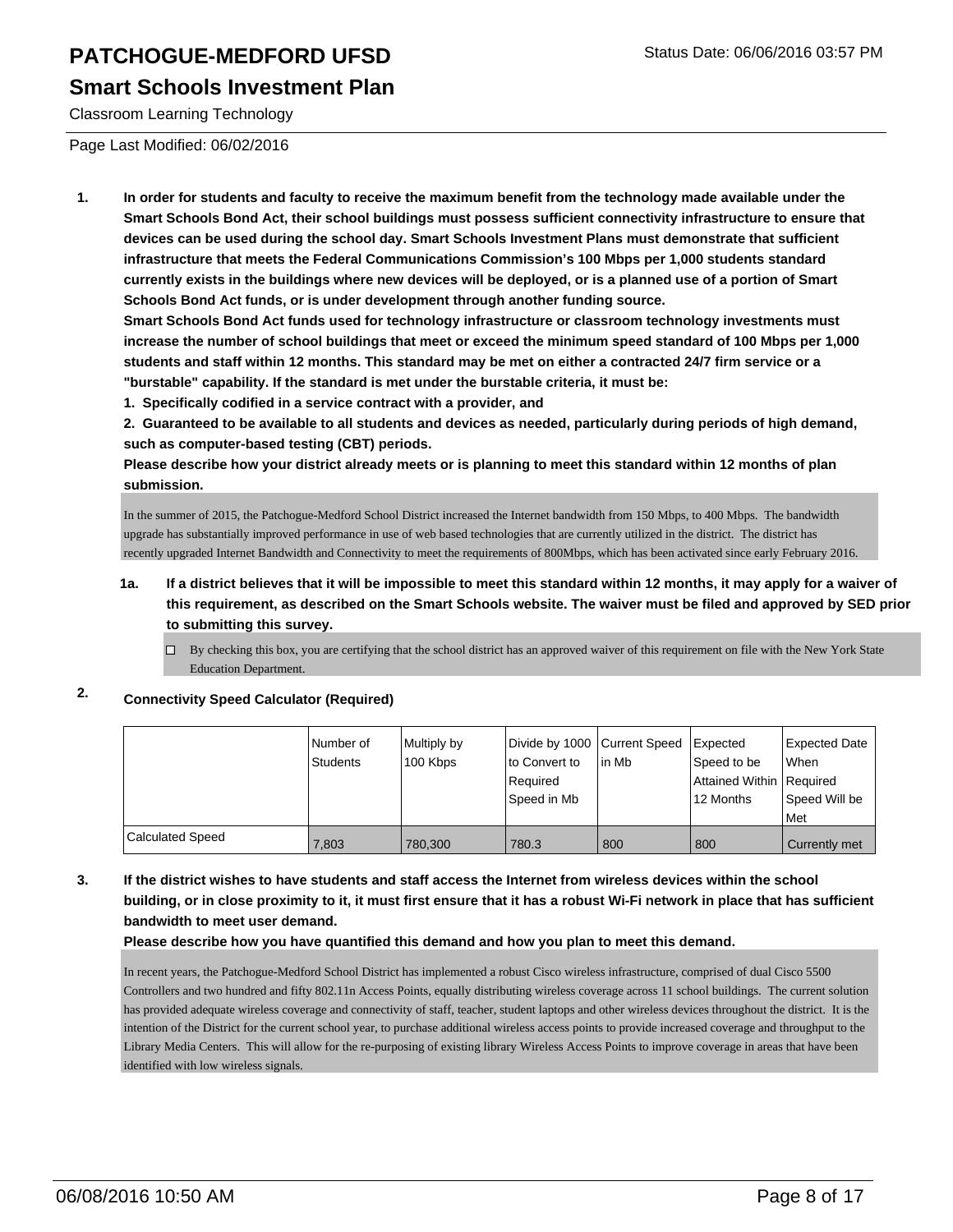### **Smart Schools Investment Plan**

Classroom Learning Technology

Page Last Modified: 06/02/2016

**4. All New York State public school districts are required to complete and submit an Instructional Technology Plan survey to the New York State Education Department in compliance with Section 753 of the Education Law and per Part 100.12 of the Commissioner's Regulations.**

**Districts that include educational technology purchases as part of their Smart Schools Investment Plan must have a submitted and approved Instructional Technology Plan survey on file with the New York State Education Department.**

- By checking this box, you are certifying that the school district has an approved Instructional Technology Plan survey on file with the New York State Education Department.
- **5. Describe the devices you intend to purchase and their compatibility with existing or planned platforms or systems. Specifically address the adequacy of each facility's electrical, HVAC and other infrastructure necessary to install and support the operation of the planned technology.**

The district intends on purchasing a range of computer devices to compliment the current and future instructional programs and applications. Currently, classrooms utilize desktop computers for both small group instruction, as well as stations for rotating the use of technology for the suite of scholastic applications. In collaboration with the Technology Committee, the district has developed a technology replacement cycle to ensure our computer hardware meets the minimum system requirements of the server based and cloud based applications currently in use. In addition to student devices, we also have included the replenishment of teacher MacBook's which provide a means for presenting various forms of curriculum and classroom content. The wide range of digital curriculum is requiring additional memory and processing power, in addition to updated web browsers to ensure full functionality of the web based curriculum content. Replacement of the teacher Mac Books will ensure we can fully utilize the current district software to its fullest potential, also by delivering content through our existing Polyvision Eno Boards and short throw projectors. Previous district initiatives and funding have ensured that classrooms and instructional spaces are retrofitted with adequate electrical supply to accommodate the replacement and addition of classroom technologies. Electrical outlets have been added in areas where student workstations would be placed, as well as data and electric at the teacher station within each classroom. In most cases, the devices in this plan will be replacing the existing equipment, which currently has adequate electric. The addition of mobile laptop carts in the elementary libraries will require minimal electric for the charging carts and is currently available in these locations. Additional electrical requirements will be evaluated as needed. The district currently utilizes short throw projectors in correspondence with mounted interactive Eno boards. Due to frequent teacher use and the expiration of extended warranties, the district has identified the need to replace current and anticipated projector failures in order to effectively utilize the interactive whiteboards. The replacement of such projectors has been indicated in the list of expenditures with the Classroom Learning Technologies, item #15.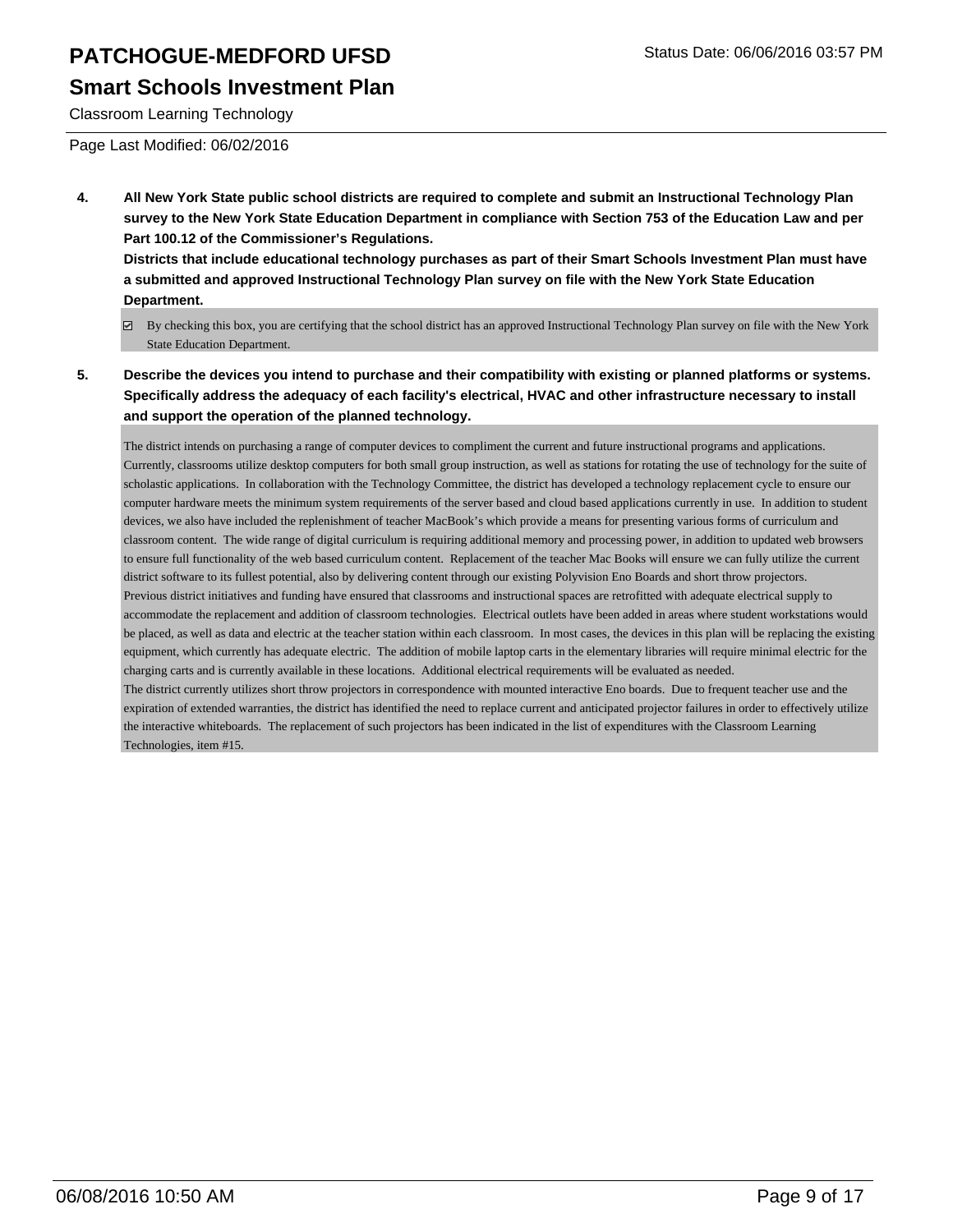### **Smart Schools Investment Plan**

Classroom Learning Technology

Page Last Modified: 06/02/2016

- **6. Describe how the proposed technology purchases will:**
	- **> enhance differentiated instruction;**
	- **> expand student learning inside and outside the classroom;**
	- **> benefit students with disabilities and English language learners; and**
	- **> contribute to the reduction of other learning gaps that have been identified within the district.**

**The expectation is that districts will place a priority on addressing the needs of students who struggle to succeed in a rigorous curriculum. Responses in this section should specifically address this concern and align with the district's Instructional Technology Plan (in particular Question 2 of E. Curriculum and Instruction: "Does the district's instructional technology plan address the needs of students with disabilities to ensure equitable access to instruction, materials and assessments?" and Question 3 of the same section: "Does the district's instructional technology plan address the provision of assistive technology specifically for students with disabilities to ensure access to and participation in the general curriculum?"**

 In the first submission of the Smart Schools Investment plan, it is our intention to acquire classroom technologies and devices as identified in our Technology Replacement Plan, specifically classroom computers, computer labs, library laptops and Teacher laptops. The replacement of Teacher laptops will continue to provide a medium for delivering instructional content in the form of digital media, cloud based digital curriculum, teacher created lessons and various forms of presentations. The universal access of laptops by teachers has provided a means for communication with colleagues, administrators and parents, while also allowing the creation of individualized learning content for their students and classrooms. The laptops are a resource for delivering mixed media presentations and providing classroom content through the use of interactive whiteboard lessons, teacher websites, and interactive voting devices that can provide immediate student feedback and assessments.

The district caters to the needs of students with disabilities by providing a range of classroom and assistive technologies that currently include tablet devices, student laptops, classroom computers, testing centers and various software applications. The classroom learning technologies included in the first submission of the Smart Schools Investment plan will further provide resources to students with disabilities by way of classroom computers and computer labs that provide access to assistive software applications. Some of the current applications that will be available, include Don Johnston's Solo Suite, Kurzweil, Bookshare, and many web based and specialized applications that cater to the individual needs of students. Additionally, the replacement of Teacher MacBook's will ensure that district staff technologies are meeting the growing requirements of currently used instructional software that are utilized daily by all students in the district.

In addition to acquiring Teacher MacBook's, the first submission of the Smart Schools investment plan will include the addition of mobile laptop carts for the Elementary Libraries and the replenishment of classroom and computer lab devices that are critical to daily instructional programs. The library laptops will serve as additional computer labs to the Elementary schools, offering availability to all students in the building to a range of instructional content and digital curriculum. Whereby the classroom and lab computers will serve as small and large group learning centers, providing access to a range of instructional content for reading, writing, digital assessment, test preparation, digital literacy, STEM and Media Arts software. The replacement of computers and addition of elementary library mobile labs will also provide improved student Internet Access and will improve the student-computer ratio in preparation of Computer Based Testing.

The infusion of technology in the instruction of English language learners (ELLs) enhances instruction, student motivation, and confidence. Technology allows students access to instruction via graphics, video and audio. The implementation of a multi-media approach provides students with the background knowledge they need to understand new learning thus bridging the students' language acquisition. Furthermore, when students' language production is not commensurate with their receptive vocabulary and content knowledge, students can demonstrate their understanding via the use of a variety of software applications (iMovie, photostory, Prezi, Powerpoint, Glogster, Youtube…) to express themselves both with visuals and in writing. The acquisition of various technologies and devices as part of the Smart Schools Investment plan will aid in providing access by students to the various resources and software listed above.

The district will continue to utilize software such as AIMSweb and Scholastic at the K-5 levels to aid in the reduction of the reading and Lexile level learning gaps that have been identified in the district. The devices that will be acquired in the first submission of the investment plan will lend to the teacher's ability to evaluate and adjust learning methods based on the assessments and performance of the student. The classroom and lab devices will provide student's accessibility to computers for digital assessments, as well as leveled learning software that will individualize content based on student needs.

As mentioned above, the district plans to purchase a class set of student laptops for the Elementary School Libraries. As a means to store and charge the laptops, the district will purchase mobile device carts which will properly secure and charge the laptops when not in use by students.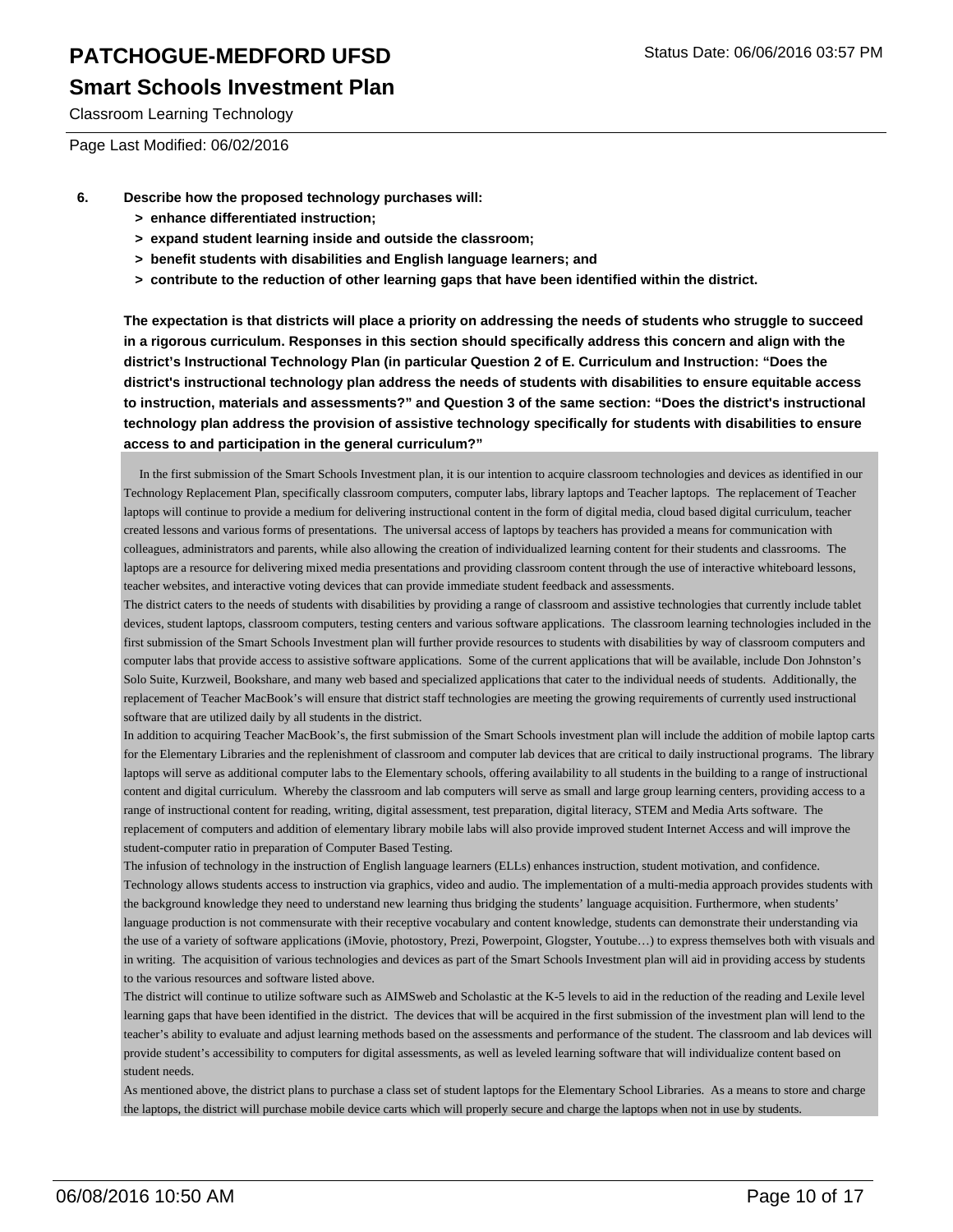### **Smart Schools Investment Plan**

Classroom Learning Technology

Page Last Modified: 06/02/2016

**7. Where appropriate, briefly describe how the proposed technology purchases will enhance ongoing communication with parents and other stakeholders and help the district facilitate technology-based regional partnerships, including distance learning and other efforts.**

 The replacement of outdated teacher MacBook's will greatly benefit the means of teacher parent communication by way of posting content to the student information management systems parent portal, as well as communications methods such as email and classroom websites. The teacher's accessibility to a laptop computer at any time enhances their ability to communicate with parents and students, as well as collaborate with administrators and colleagues.

**8. Describe the district's plan to provide professional development to ensure that administrators, teachers and staff can employ the technology purchased to enhance instruction successfully.**

**Note: This response should be aligned and expanded upon in accordance with your district's response to Question 1 of F. Professional Development of your Instructional Technology Plan: "Please provide a summary of professional development offered to teachers and staff, for the time period covered by this plan, to support technology to enhance teaching and learning. Please include topics, audience and method of delivery within your summary."**

Currently, the district utilizes numerous professional development days provided by the Model Schools department of Eastern Suffolk BOCES. These training days are utilized during Superintendent Conference days to further the knowledge of instructional technologies, as well as provide guidance and awareness of new technology tools to the instructional staff. We are further allocating many professional development days to the Library Media Specialists on various topics, so that they can turn-key train teachers and serve as a valuable resource with knowledge of classroom technologies. In addition to the use of Model School's training days, we currently staff a Technology Integration Teacher who conducts training sessions and works closely with teachers to elevate their knowledge with respect to the use of existing and new classroom technologies, specifically to the content that may be presented by teachers using their Mac Books. The District is continuing to utilize other technology staff and the Administrative Assistant to Instructional services to further conduct trainings to Administrators and teachers on the use of Office 365 and related communication and collaboration software. Many of the sessions provided will be in a format of group sessions with a maximum of 30 attendees, in addition to occasional small group or one to one trainings as necessary.

In accordance with the technologies that we are purchasing using the Smart Schools Funds, we will further schedule professional development on topics that align with the planned purchases. Given many of the purchases will be in the form of devices and classroom technologies, we will focus on many of our existing district software applications, including but not limited to, Castle Learning, Learning.com, Discovery Education, Scholastic applications, various digital curriculum resources, Office 365 and other collaboration tools, as well as cloud based presentation tools, digital assessments tools and digital citizenship. Additional professional development may also be scheduled to cover other topics including the eSchool Data Student Management System, AIMSweb and Right Reason technologies.

- **9. Districts must contact the SUNY/CUNY teacher preparation program that supplies the largest number of the district's new teachers to request advice on innovative uses and best practices at the intersection of pedagogy and educational technology.**
	- $\boxtimes$  By checking this box, you certify that you have contacted the SUNY/CUNY teacher preparation program that supplies the largest number of your new teachers to request advice on these issues.
- **10. A district whose Smart Schools Investment Plan proposes the purchase of technology devices and other hardware must account for nonpublic schools in the district.**

**Are there nonpublic schools within your school district?**

- **☑** Yes
- $\square$  No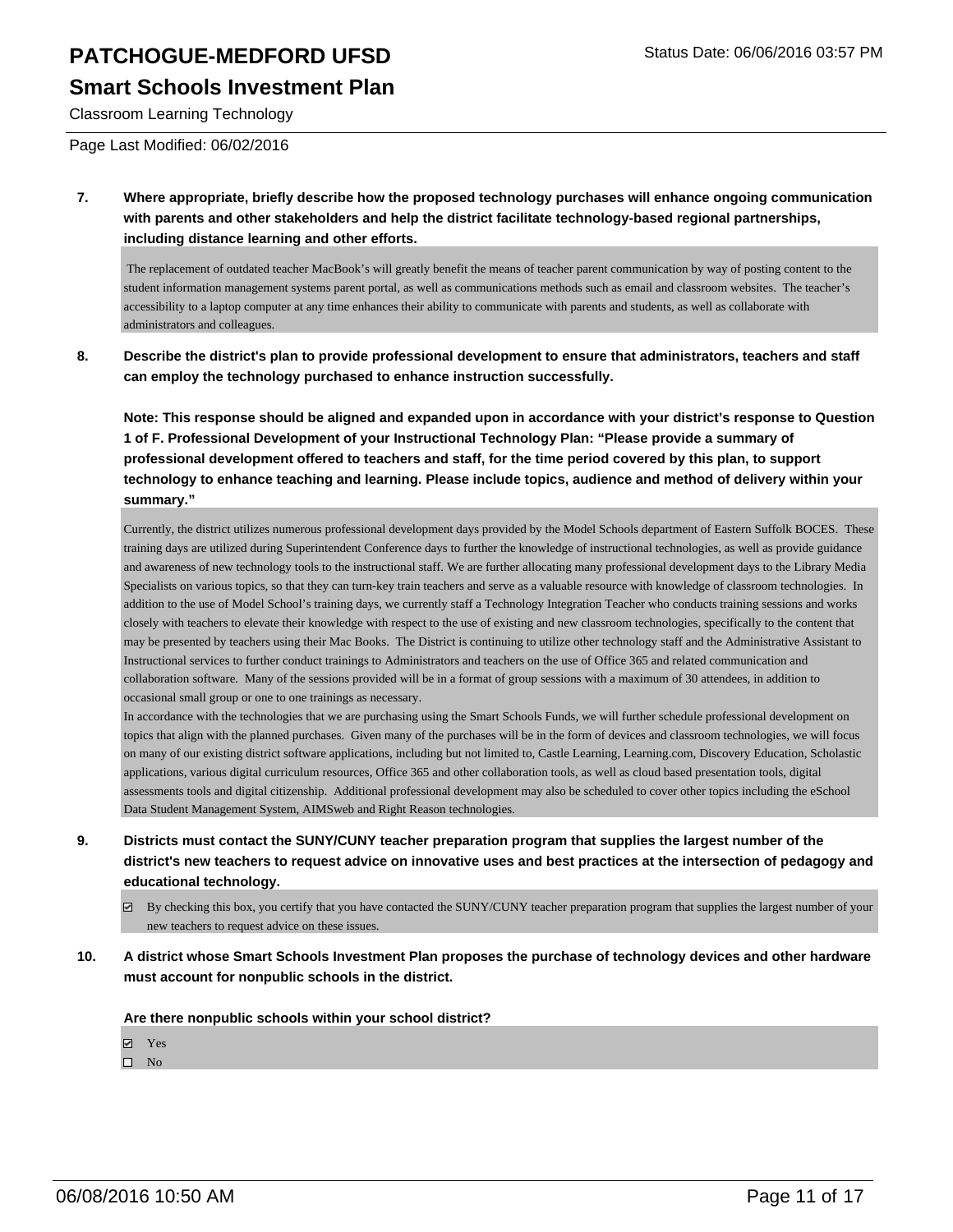### **Smart Schools Investment Plan**

Classroom Learning Technology

Page Last Modified: 06/02/2016

**10a. Describe your plan to loan purchased hardware to nonpublic schools within your district. The plan should use your district's nonpublic per-student loan amount calculated below, within the framework of the guidance. Please enter the date by which nonpublic schools must request classroom technology items. Also, specify in your response the devices that the nonpublic schools have requested, as well as in the in the Budget and the Expenditure Table at the end of the page.**

The district has consulted with representatives of the non-public schools to identify a plan for the loan of purchased technologies to such schools within district boundaries. As per Smart Schools Bond Act Guidelines, the final amount available to Non-Public schools has been determined through the completion of our initial submission of the Smart Schools Investment Plan, thus denoting the amount of funds that will be allocated towards classroom learning technologies. Subsequent plan submissions will indicate any additional funds that will be allocated to Non Public schools within the allowable amount. See calculations below.

Regarding the loan of equipment to Non-Public Schools, the district will accept documentation from the Non-Public schools, detailing the request for classroom learning technologies that will be made available for loan, once the hardware has been purchased. The district will accept a request from Non-Public schools, no later than June 1st of the school year, stating the details for the type of equipment, specified quantities, and any additional information that will be helpful to the loan of the allowable technologies.

Upon receipt of the request from the Non-Public schools, the Patchogue-Medford School District will contact the Non-Public School within 30 days of the request to collaborate with school officials regarding the purchase of classroom learning technologies. Further determining a detailed implementation plan and reasonable timeline for the deployment of requested equipment.

The district has further engaged in conversations with the Non-Public schools to better understand the forthcoming request for classroom learning technologies that will be acquired through the allotted funds. At this time, the Non-Public schools are developing their plans to identify the quantities, cost and specifications of the requested equipment, based on the allocations that were determined through our calculations, noted below. It is anticipated that the Non-Public schools will be utilizing the full allocation of funds that have been calculated through the first submission of the Smart Schools Investment Plan.

Enrollment for Holy Angels is 270

Enrollment for Emmanuel Lutheran is 67

**10b. A final Smart Schools Investment Plan cannot be approved until school authorities have adopted regulations specifying the date by which requests from nonpublic schools for the purchase and loan of Smart Schools Bond Act classroom technology must be received by the district.**

 $\boxtimes$  By checking this box, you certify that you have such a plan and associated regulations in place that have been made public.

### **11. Nonpublic Classroom Technology Loan Calculator**

**The Smart Schools Bond Act provides that any Classroom Learning Technology purchases made using Smart Schools funds shall be lent, upon request, to nonpublic schools in the district. However, no school district shall be required to loan technology in amounts greater than the total obtained and spent on technology pursuant to the Smart Schools Bond Act and the value of such loan may not exceed the total of \$250 multiplied by the nonpublic school enrollment in the base year at the time of enactment. See:**

**http://www.p12.nysed.gov/mgtserv/smart\_schools/docs/Smart\_Schools\_Bond\_Act\_Guidance\_04.27.15\_Final.pdf.**

|                                     | 1. Classroom<br>Technology<br>Sub-allocation | 2. Public<br>Enrollment<br>$(2014 - 15)$ | 3. Nonpublic<br>Enrollment<br>$(2014 - 15)$ | l 4. Sum of<br>l Public and<br>l Nonpublic<br><b>Enrollment</b> | 15. Total Per<br>Pupil Sub-<br>Iallocation | 6. Total<br>Nonpublic Loan<br>Amount |
|-------------------------------------|----------------------------------------------|------------------------------------------|---------------------------------------------|-----------------------------------------------------------------|--------------------------------------------|--------------------------------------|
| Calculated Nonpublic Loan<br>Amount | ,666,800                                     | 7.803                                    | 337                                         | 8.140                                                           | 205                                        | 69.085                               |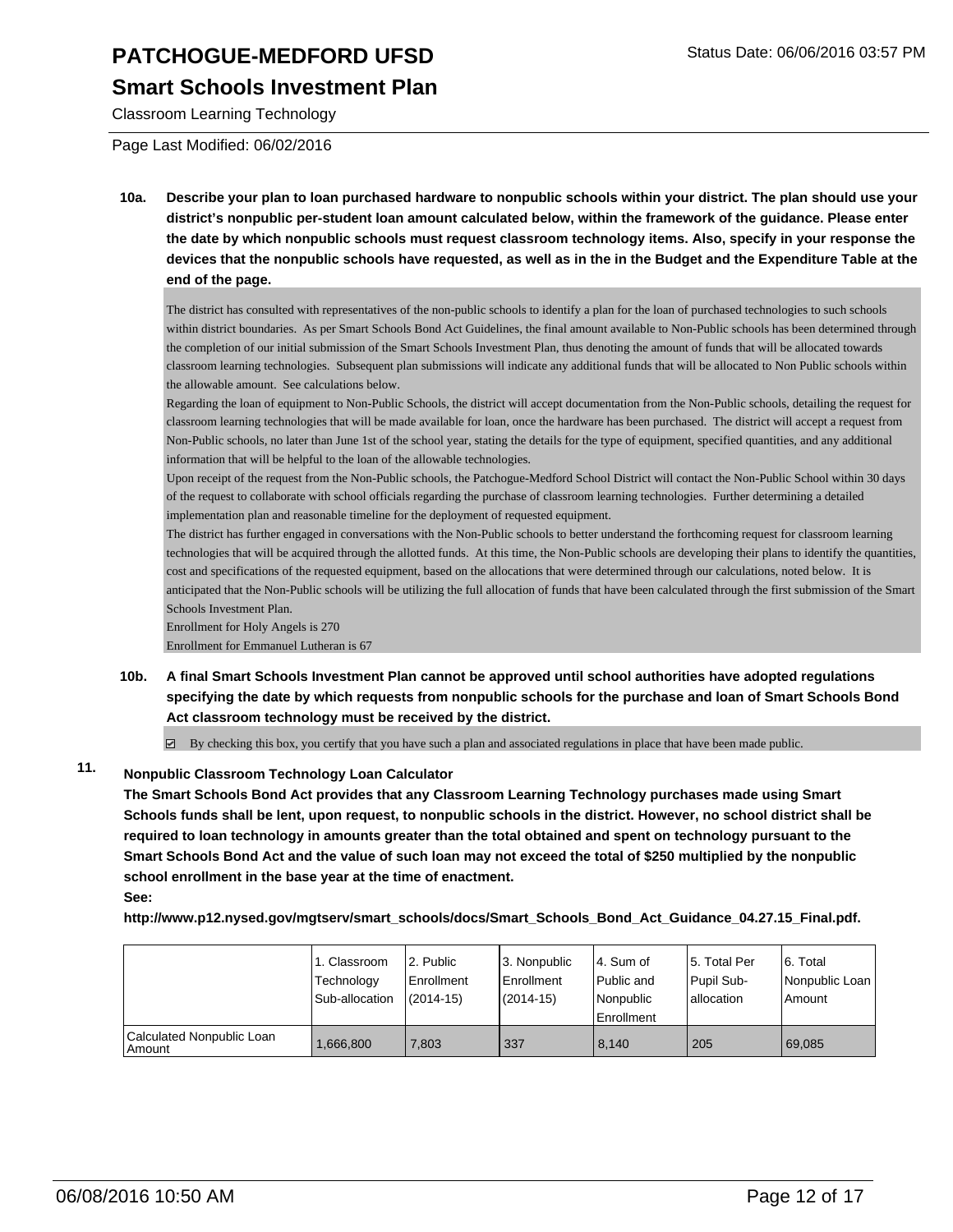### **Smart Schools Investment Plan**

Classroom Learning Technology

Page Last Modified: 06/02/2016

**12. To ensure the sustainability of technology purchases made with Smart Schools funds, districts must demonstrate a long-term plan to maintain and replace technology purchases supported by Smart Schools Bond Act funds. This sustainability plan shall demonstrate a district's capacity to support recurring costs of use that are ineligible for Smart Schools Bond Act funding such as device maintenance, technical support, Internet and wireless fees, maintenance of hotspots, staff professional development, building maintenance and the replacement of incidental items. Further, such a sustainability plan shall include a long-term plan for the replacement of purchased devices and equipment at the end of their useful life with other funding sources.**

By checking this box, you certify that the district has a sustainability plan as described above.

**13. Districts must ensure that devices purchased with Smart Schools Bond funds will be distributed, prepared for use, maintained and supported appropriately. Districts must maintain detailed device inventories in accordance with generally accepted accounting principles.**

 $\boxtimes$  By checking this box, you certify that the district has a distribution and inventory management plan and system in place.

**14. If you are submitting an allocation for Classroom Learning Technology complete this table. Note that the calculated Total at the bottom of the table must equal the Total allocation for this category that you entered in the SSIP Overview overall budget.**

|                         | Sub-Allocation |
|-------------------------|----------------|
| Interactive Whiteboards | $\Omega$       |
| Computer Servers        |                |
| Desktop Computers       | 495,240        |
| Laptop Computers        | 1,056,375      |
| <b>Tablet Computers</b> | $\Omega$       |
| <b>Other Costs</b>      | 115,185        |
| Totals:                 | 1,666,800.00   |

| Select the allowable expenditure<br>type. | Item to be Purchased                | Quantity      | Cost per Item | <b>Total Cost</b> |
|-------------------------------------------|-------------------------------------|---------------|---------------|-------------------|
|                                           |                                     |               |               |                   |
| Repeat to add another item under          |                                     |               |               |                   |
| each type.                                |                                     |               |               |                   |
| <b>Desktop Computers</b>                  | <i>iMac Desktop</i>                 | 180           | 1,368         | 246,240           |
| <b>Desktop Computers</b>                  | <b>PC</b> Desktop                   | 415           | 600           | 249,000           |
| <b>Laptop Computers</b>                   | Mac Books                           | 615           | 1,325         | 814,875           |
| <b>Laptop Computers</b>                   | PC Laptops (Elm. Library)           | 280           | 862           | 241,500           |
| <b>Other Costs</b>                        | <b>Replacement Epson Projectors</b> | 30            | 1,000         | 30,000            |
| <b>Other Costs</b>                        | Non Public School Allocations       | (No Response) | (No Response) | 69,085            |
| <b>Other Costs</b>                        | Mobile Device Carts (Elm. Library)  |               | 2,300         | 16,100            |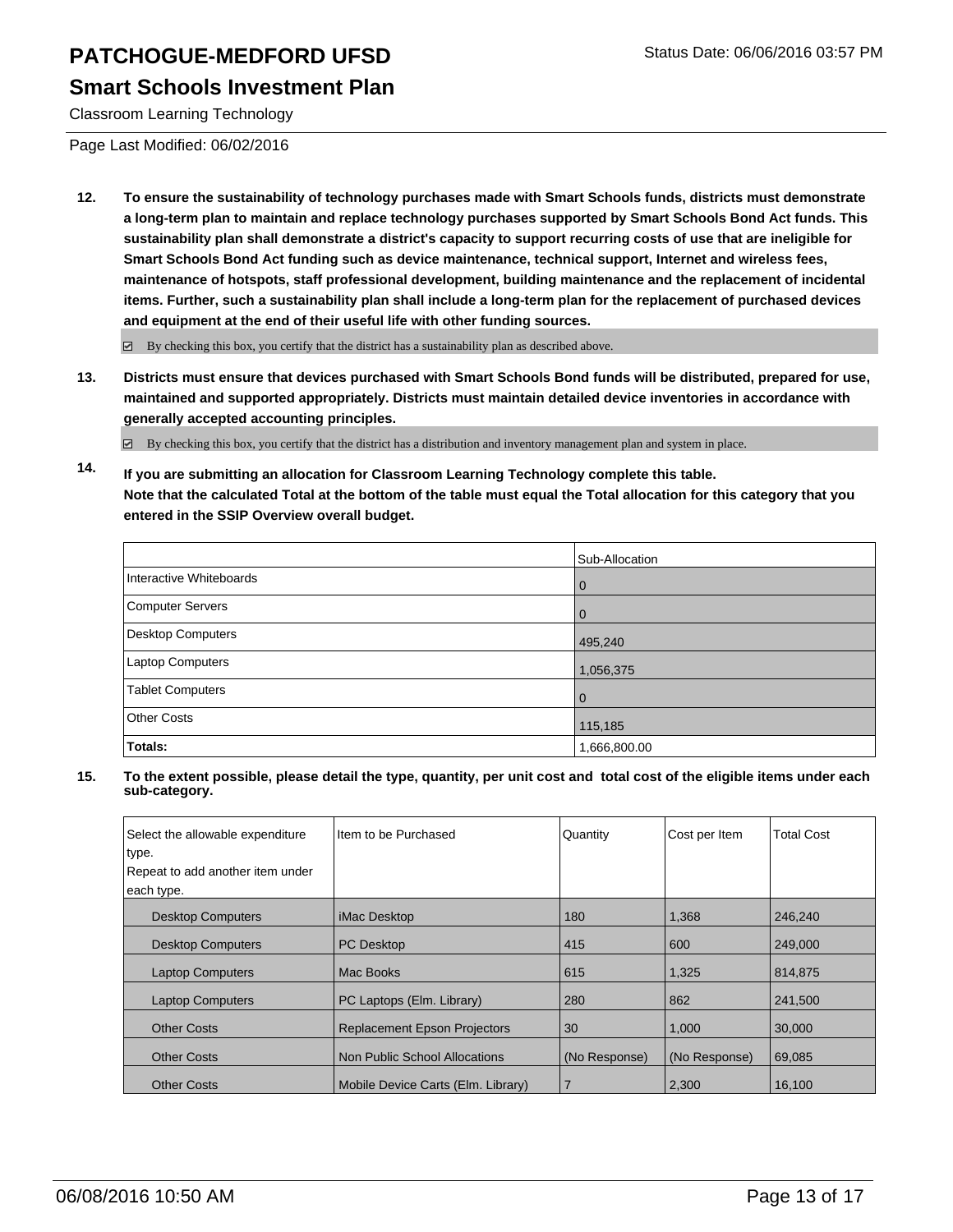Pre-Kindergarten Classrooms

Page Last Modified: 02/08/2016

**1. Provide information regarding how and where the district is currently serving pre-kindergarten students and justify the need for additional space with enrollment projections over 3 years.**

(No Response)

- **2. Describe the district's plan to construct, enhance or modernize education facilities to accommodate prekindergarten programs. Such plans must include:**
	- **Specific descriptions of what the district intends to do to each space;**
	- **An affirmation that pre-kindergarten classrooms will contain a minimum of 900 square feet per classroom;**
	- **The number of classrooms involved;**
	- **The approximate construction costs per classroom; and**
	- **Confirmation that the space is district-owned or has a long-term lease that exceeds the probable useful life of the improvements.**

(No Response)

**3. Smart Schools Bond Act funds may only be used for capital construction costs. Describe the type and amount of additional funds that will be required to support ineligible ongoing costs (e.g. instruction, supplies) associated with any additional pre-kindergarten classrooms that the district plans to add.**

(No Response)

**4. All plans and specifications for the erection, repair, enlargement or remodeling of school buildings in any public school district in the State must be reviewed and approved by the Commissioner. Districts that plan capital projects using their Smart Schools Bond Act funds will undergo a Preliminary Review Process by the Office of Facilities Planning.**

| <b>Project Number</b> |  |
|-----------------------|--|
| (No Response)         |  |

**5. If you have made an allocation for Pre-Kindergarten Classrooms, complete this table.**

**Note that the calculated Total at the bottom of the table must equal the Total allocation for this category that you entered in the SSIP Overview overall budget.**

|                                          | Sub-Allocation |
|------------------------------------------|----------------|
| Construct Pre-K Classrooms               | (No Response)  |
| Enhance/Modernize Educational Facilities | (No Response)  |
| Other Costs                              | (No Response)  |
| Totals:                                  |                |

| Select the allowable expenditure | Item to be purchased | Quantity      | Cost per Item | <b>Total Cost</b> |
|----------------------------------|----------------------|---------------|---------------|-------------------|
| type.                            |                      |               |               |                   |
| Repeat to add another item under |                      |               |               |                   |
| each type.                       |                      |               |               |                   |
| (No Response)                    | (No Response)        | (No Response) | (No Response) | (No Response)     |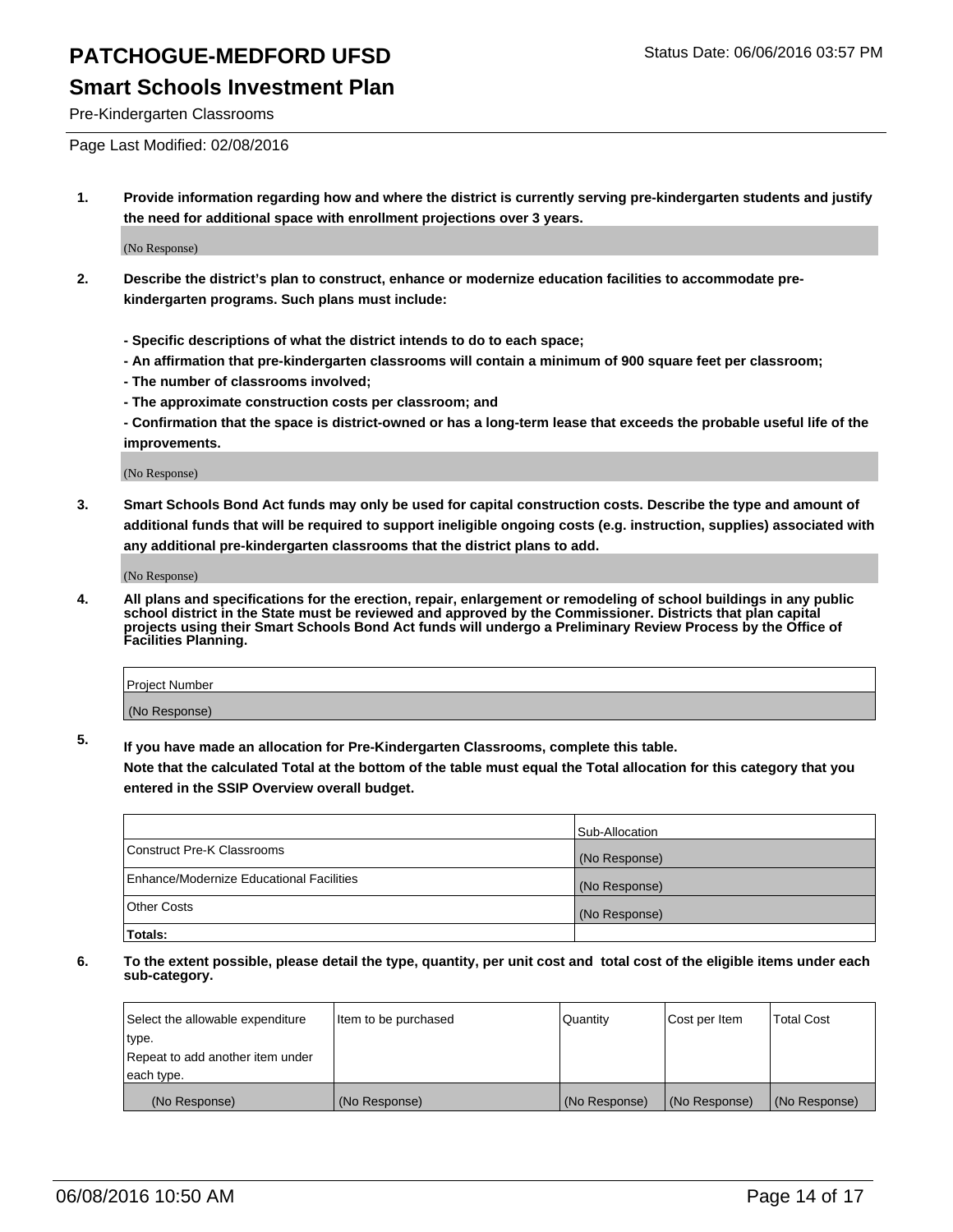Replace Transportable Classrooms

Page Last Modified: 02/08/2016

**1. Describe the district's plan to construct, enhance or modernize education facilities to provide high-quality instructional space by replacing transportable classrooms.**

(No Response)

**2. All plans and specifications for the erection, repair, enlargement or remodeling of school buildings in any public school district in the State must be reviewed and approved by the Commissioner. Districts that plan capital projects using their Smart Schools Bond Act funds will undergo a Preliminary Review Process by the Office of Facilities Planning.**

| <b>Project Number</b> |  |
|-----------------------|--|
| (No Response)         |  |

**3. For large projects that seek to blend Smart Schools Bond Act dollars with other funds, please note that Smart Schools Bond Act funds can be allocated on a pro rata basis depending on the number of new classrooms built that directly replace transportable classroom units.**

**If a district seeks to blend Smart Schools Bond Act dollars with other funds describe below what other funds are being used and what portion of the money will be Smart Schools Bond Act funds.**

(No Response)

**4. If you have made an allocation for Replace Transportable Classrooms, complete this table. Note that the calculated Total at the bottom of the table must equal the Total allocation for this category that you entered in the SSIP Overview overall budget.**

|                                                | Sub-Allocation |
|------------------------------------------------|----------------|
| Construct New Instructional Space              | (No Response)  |
| Enhance/Modernize Existing Instructional Space | (No Response)  |
| <b>Other Costs</b>                             | (No Response)  |
| Totals:                                        |                |

| Select the allowable expenditure | Item to be purchased | <b>Quantity</b> | Cost per Item | <b>Total Cost</b> |
|----------------------------------|----------------------|-----------------|---------------|-------------------|
| type.                            |                      |                 |               |                   |
| Repeat to add another item under |                      |                 |               |                   |
| each type.                       |                      |                 |               |                   |
| (No Response)                    | (No Response)        | (No Response)   | (No Response) | (No Response)     |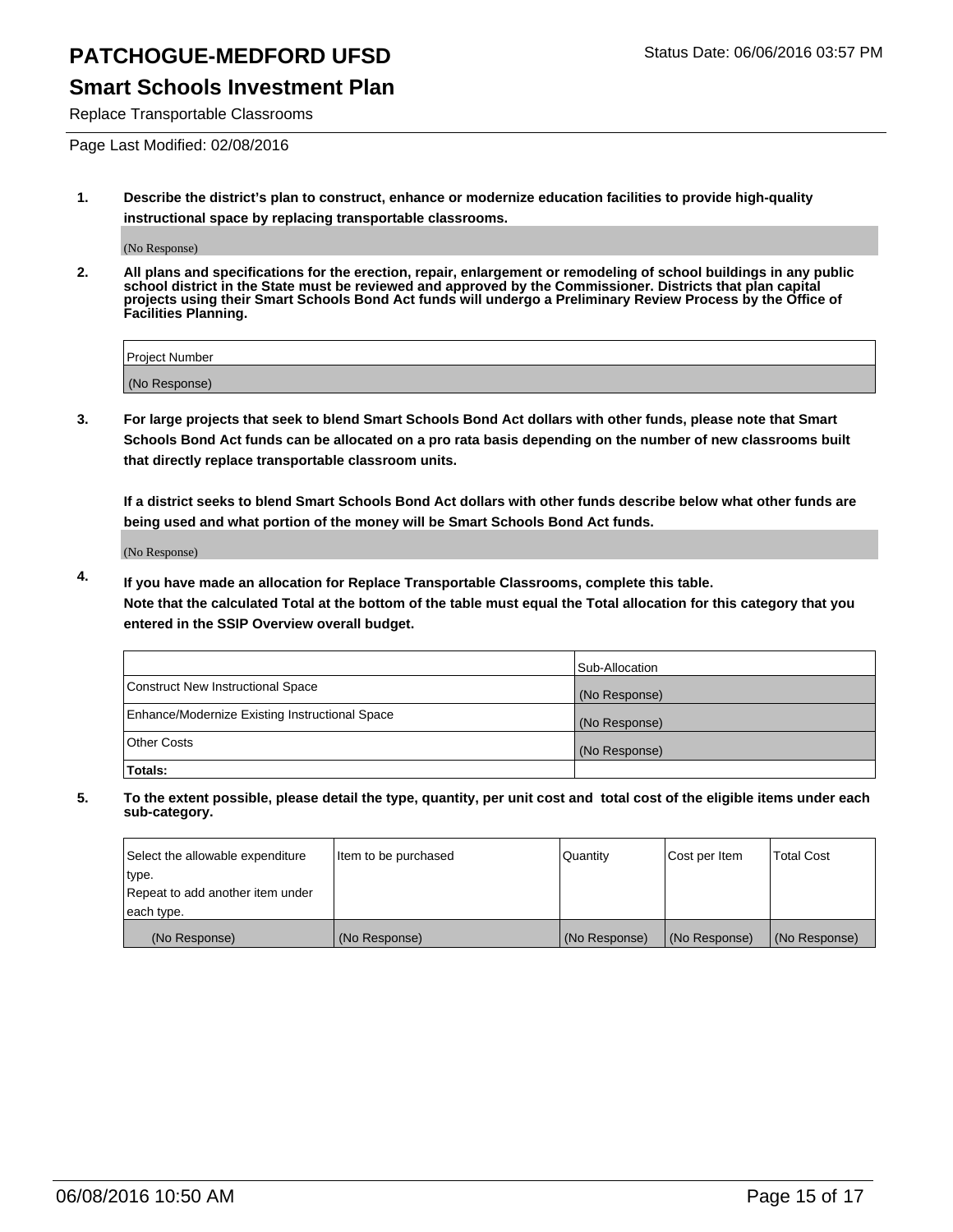### **Smart Schools Investment Plan**

High-Tech Security Features

Page Last Modified: 02/08/2016

**1. Describe how you intend to use Smart Schools Bond Act funds to install high-tech security features in school buildings and on school campuses.**

(No Response)

**2. All plans and specifications for the erection, repair, enlargement or remodeling of school buildings in any public school district in the State must be reviewed and approved by the Commissioner. Districts that plan capital projects using their Smart Schools Bond Act funds will undergo a Preliminary Review Process by the Office of Facilities Planning.** 

| Project Number |  |
|----------------|--|
| (No Response)  |  |

**3. Was your project deemed eligible for streamlined Review?**

| П | Yes |  |
|---|-----|--|
| П | Nο  |  |

**4. Include the name and license number of the architect or engineer of record.**

| Name          | License Number |
|---------------|----------------|
| (No Response) | (No Response)  |

**5. If you have made an allocation for High-Tech Security Features, complete this table.**

**Note that the calculated Total at the bottom of the table must equal the Total allocation for this category that you entered in the SSIP Overview overall budget.**

|                                                      | Sub-Allocation |
|------------------------------------------------------|----------------|
| Capital-Intensive Security Project (Standard Review) | (No Response)  |
| <b>Electronic Security System</b>                    | (No Response)  |
| <b>Entry Control System</b>                          | (No Response)  |
| Approved Door Hardening Project                      | (No Response)  |
| <b>Other Costs</b>                                   | (No Response)  |
| Totals:                                              |                |

| Select the allowable expenditure | Item to be purchased | Quantity      | Cost per Item | Total Cost    |
|----------------------------------|----------------------|---------------|---------------|---------------|
| type.                            |                      |               |               |               |
| Repeat to add another item under |                      |               |               |               |
| each type.                       |                      |               |               |               |
| (No Response)                    | (No Response)        | (No Response) | (No Response) | (No Response) |